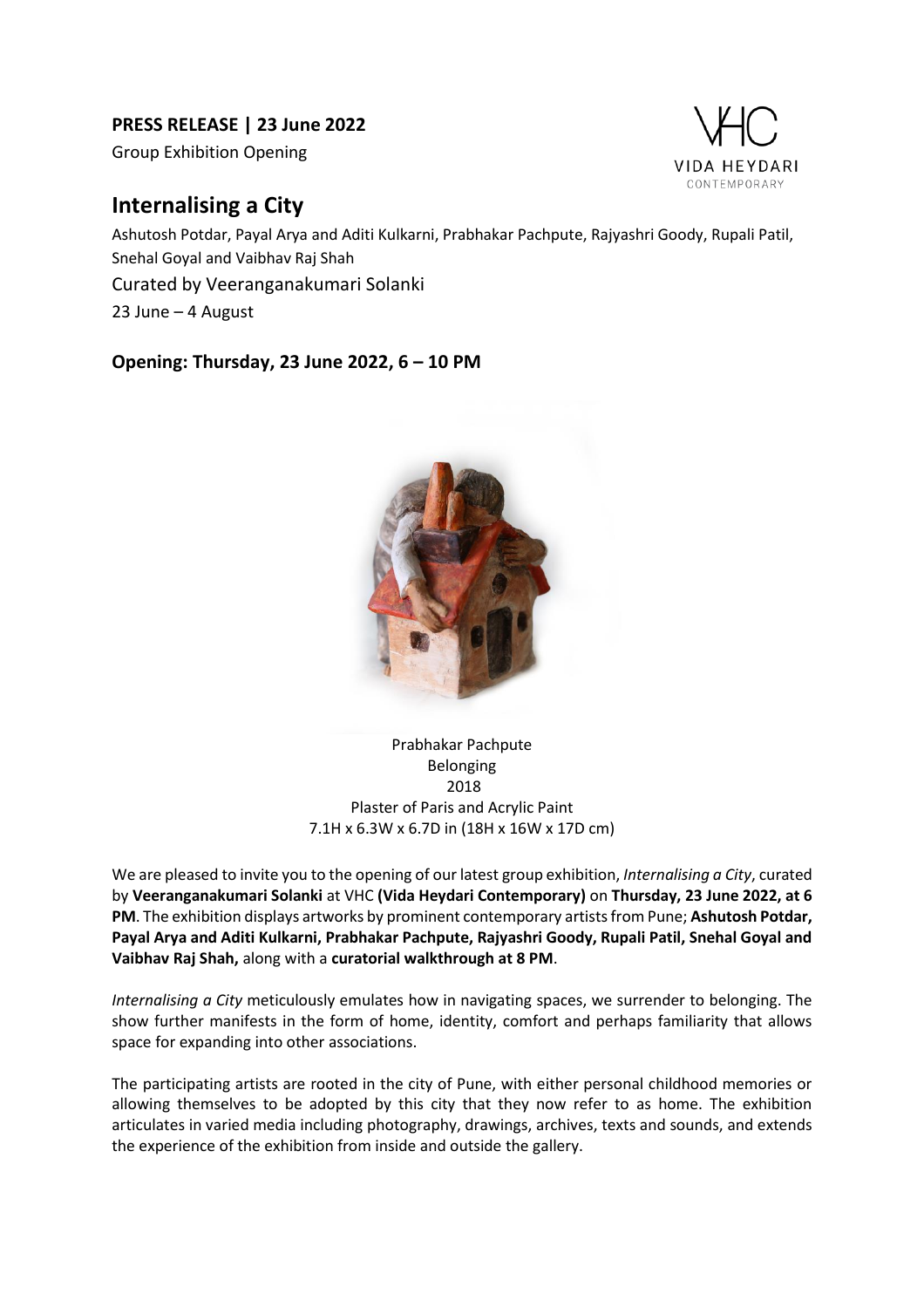

Snehal Goyal I walked out, I had a home. I also had the wind, the clouds and the shadows.... (5) 2020 - 2021 Ink, Chine-Colle and Gold Foil on Paper 38 x 25.4 in (15 x 10 cm)

## **CURATORIAL NOTE - ARTIST STATEMENT (excerpt)**

In navigating spaces, we surrender to belonging. This belonging manifests in the form of home, identity, comfort and perhaps familiarity that in turn gives room to expand into other associations. In the instance of Internalising a City, the expansion and reverse contraction are looked at by these eight artists in relation to Pune. All participating artists hold a link to the city that has adopted them and grown into what they call home. These associations range from personal childhood memories of growing up in Poona to more informed ones from adulthood for those who arrived in Pune later…

…Through these personal chapters of time that expand from the city into landscapes and memory architectures of the mind the artists in this exhibition work closely with the time that has layered and internalised a city, Pune, which they call home. These time frames are created and hidden with emotions. They are laden with strained roots of past associations that inform their current situations and places. The works that oscillate between details of the skin to worn walls of the city, recipe books to collected letters and photographs, and light from windows to imagined and forgotten lands, link back to the various paces and ways in which the city has been experienced. Trying to understand Pune or Poona as a city in this exhibition, leads to a realisation that the city exists in every conversation yet disappears as a form the moment it begins to internalise a personal dialogue. We are all Internalising the City.

## **ABOUT VEERANGANAKUMARI SOLANKI**

Veeranganakumari Solanki is an independent curator and writer, interested in the way interdisciplinary forms and creative practices merge to create dialogues in public and private spaces and the convergence of images across disciplines.

Further, her research and practice consider how historical and contemporary thought inform exhibition-making and artistic practices to expand the ideas of medium specificity through narration, memory, time and story-telling. Her curatorial discourse has focused primarily on art practices within South Asia and its diasporic context. Veerangana was the Exhibition Design Team Lead for the Kathmandu Triennale 2077 (2022), the 2019 Brooks International Research Fellow at Tate Modern and a resident at Delfina Foundation. Currently, she is the Programme Director at Space Studio, Baroda, a core team member of Art Chain India and teaches the Curatorial Practice MFA programme at Kathmandu University.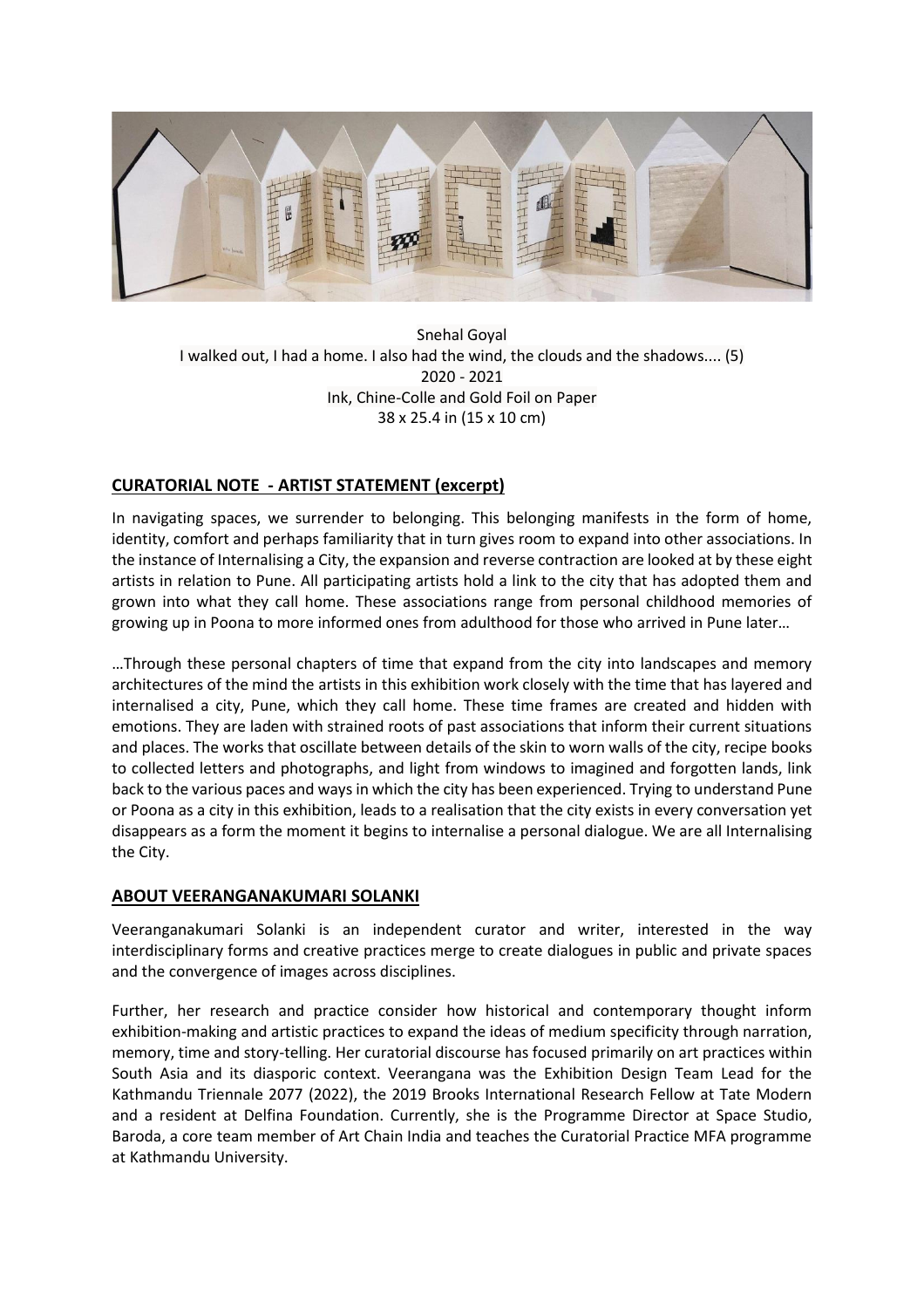## **ABOUT THE ARTISTS**

### **ADITI KULKARNI**

Aditi Kulkarni is a multidisciplinary artist, whose practice deals with the concepts of time, alienation of space, momentum using laws of physics, and politics of every day.

She has participated in various international residencies, film-video festivals, museums, workshops, and exhibitions/shows. Her solo exhibition 'Alienation of space and time…ongoing experiment' was held at Seven Art Gallery, New Delhi.

Kulkarni was invited to Baden Württemberg FilmAkademie, Ludwigsburg, Germany, where she has codirected & produced, short film' PIPIO'. She received British Council Fellowship-Charles Wallace India Trust Award for Research Residency at Spike Island, Bristol in 2009. She was among the top twenty finalists for The Skoda Prize in 2012.

Aditi Kulkarni lives and works in Pune, India.

#### **ASHUTOSH POTDAR**

Ashutosh Potdar is among the most prominent playwrights, poets, and short-story writers in Marathi literature. He is the founding editor of *हाकारा* । *Hākārā*, an online peer-reviewed journal of creative expression published in Marathi and English.

Potdar's plays have been performed at several national and international festivals, such as Bharat Ranga Mahotsav, National School of Drama, Prithvi Theatre, International Theatre Festival of Kerala and more. Potdar published his research on drama and literature in English and Marathi in various journals and presented papers at national and international conferences in India, Sweden, Germany, North Cyprus, Denmark and the USA.

He is the recipient of the Maharashtra Foundation's R. C. Datar Award, Bodhi Natya Parishad's Ashwaghosh Sanman, Natya Parishad's Manorama Natu Award, and the Maharashtra government's Ram Ganesh Gadkari Award. His plays have been translated into Hindi.

Ashutosh Potdar lives and works in Pune, India.

#### **PAYAL ARYA**

Payal Arya, born in Pune, graduated with a Bachelor of Arts in Psychology and Sociology from Mumbai University in 2014, Bachelor of Fine Arts from Rachana Sansad, Mumbai in 2013, Master's Fine Arts degree from Shiv Nadar University, Delhi in 2016.

Arya creates site-specific and immersive installations that people inhabit blurring the parameters of the room. She explores the concept of nonlinear time and notions of distance, position and bodily tolerance, to rethink what it means to have agency.

Arya was invited to Film Akademie Baden Wurttemberg, Germany, where she co-directed, coproduced and was the production designer for the film 'PIPIO' creating a VR experience and an interactive installation. She has been part of various group exhibitions at known organisations and festivals such as Kala Ghoda festival, Mumbai; Kiran Nadar Museum of Art, New Delhi; Pune Biennale, Pune; Kalakar Theatre, Delhi; Experimenter viewing room, Kolkata and more.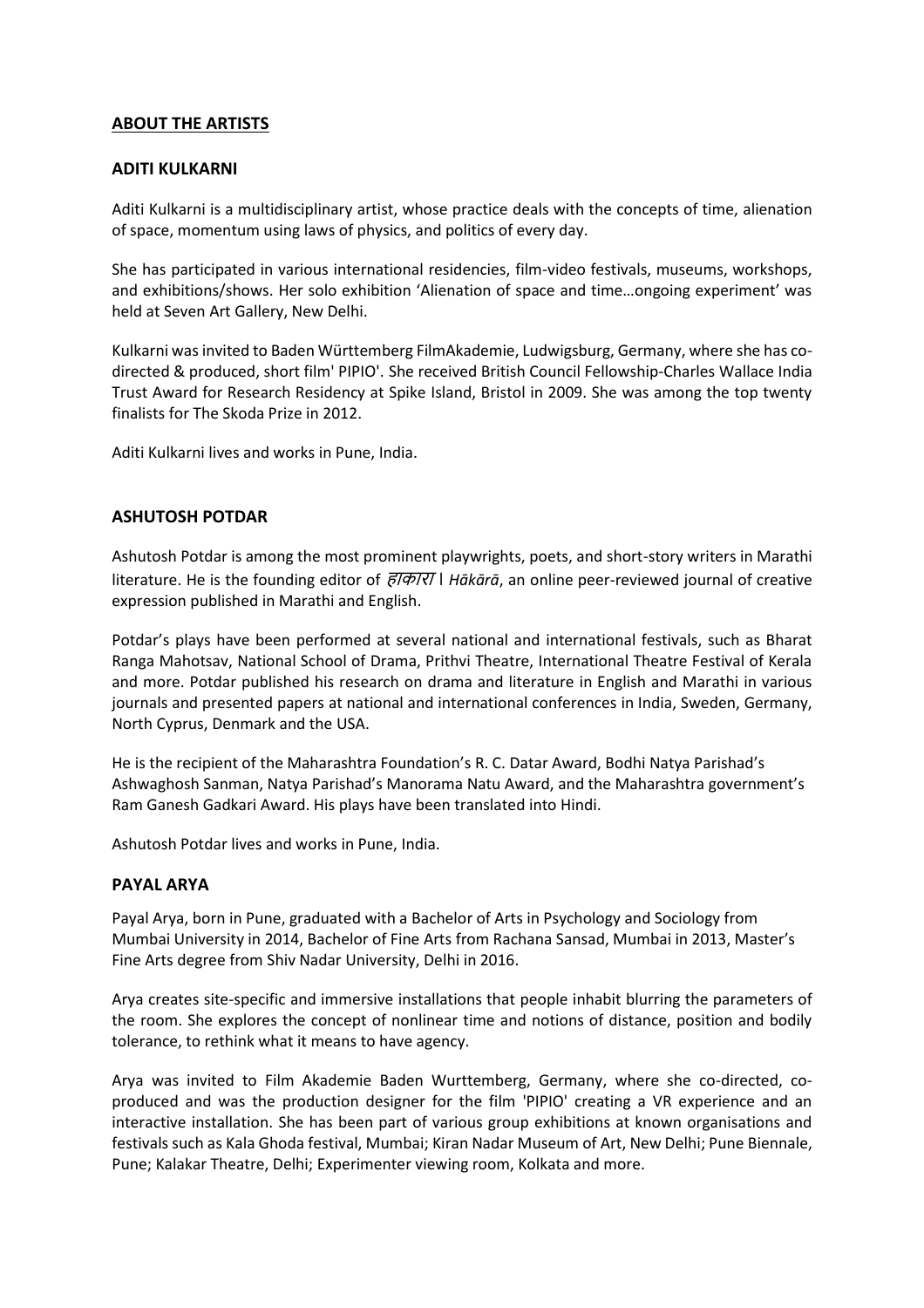Payal Arya lives and works in Pune, India.

#### **PRABHAKAR PACHPUTE**

Prabhakar Pachpute, born in Sasti, Chandrapur received his Bachelor's in Fine Arts in sculpture from Indira Kala Sangit University, Khairagarh in 2009 and his Master's in Fine Arts from Maharaja Sayajirao University of Baroda, Vadodara in 2011.

Pachpute works in an array of mediums and materials including drawing, light, stop motion animations, sound and sculptural forms. His use of charcoal directly connects to his subject matter and the familiar roots of coal mines and miners.

He has exhibited extensively with solo shows at Experimenter, Kolkata, 2013, 2017 and 2020; National Gallery of Modern Art, Mumbai, 2016; Asilo Via Porpora, Milan, 2018; and Glasgow School of Art, 2019, and more. He has also participated in group exhibitions at Van Abbe Museum, Eindhoven, 2013; Kadist Art Foundation, Paris, 2013; IFA, Stuttgart & Berlin, 2013; DRAF, London, 2014; MACBA, Barcelona, 2015; Parasite, Hong Kong, 2017; Asia Cultural Centre, Gwangju, 2017; STUK, Leuven, 2018; AV Festival, Newcastle, 2018, etc. Selected fair and Biennials include Dhaka Art Summit, 2018; 2nd Yinchuan Biennale, 2018 and the 4th Kochi-Muziris Biennale, 2018.

Prabhakar Pachpute lives and works in Pune, India.

#### **RAJYASHRI GOODY**

Rajyashri Goody completed her BA in Sociology at Fergusson College, Pune and MA in Visual Anthropology at the Granada Centre for Visual Anthropology at the University of Manchester, United Kingdom.

Goody's art practice is informed by her academic background and her 'Ambedkarite' roots. Through writing, ceramics, photography and sculpture, she attempts to decode and make visible instances of everyday power and resistance within the Dalit communities in India.

In July 2018 she had a solo show, 'Eat With Great Delight', at Clark House Initiative, Mumbai. Selected group exhibitions held at Goethe Institut, Mumbai, Academy of Fine Arts, Vienna, Devi Art Foundation, New Delhi, Serendipity Arts Festival, Goa, Ishara Art Foundation, Dubai, Asia House, London, The Showroom, London, Harvard University, Cambridge and Khoj International, New Delhi. Her work has also been presented at literature festivals in India.

Rajyashri Goody lives and works in Amsterdam, Netherlands.

#### **RUPALI PATIL**

Rupali Patil, born in Pune, received her Bachelors in Fine Arts from Bharti Vidyapeeth, Pune and Masters in Printmaking from The Maharaja Sayajirao University of Baroda, Vadodara.

Patil's visual arts practice crossfades within printmaking, drawing and installations. Her subjects mainly focus on social issues, especially- the subject of water and natural mineral crises.

Her works were presented at the Biennales such as 3<sup>rd</sup> Industrial Art Biennial, Croatia, 2020; Pune Biennale, India, 2017 and 14<sup>th</sup> Istanbul Biennale, Turkey, 2015. She also participated in several group exhibitions such as 'Eros' at Parasite, University Museum and Art Gallery, Hong Kong, 2014; 'Insert', curated by RAQS media collective, at IGNCA Delhi, 'Kamarado' at Stedelijk Museum, Amsterdam,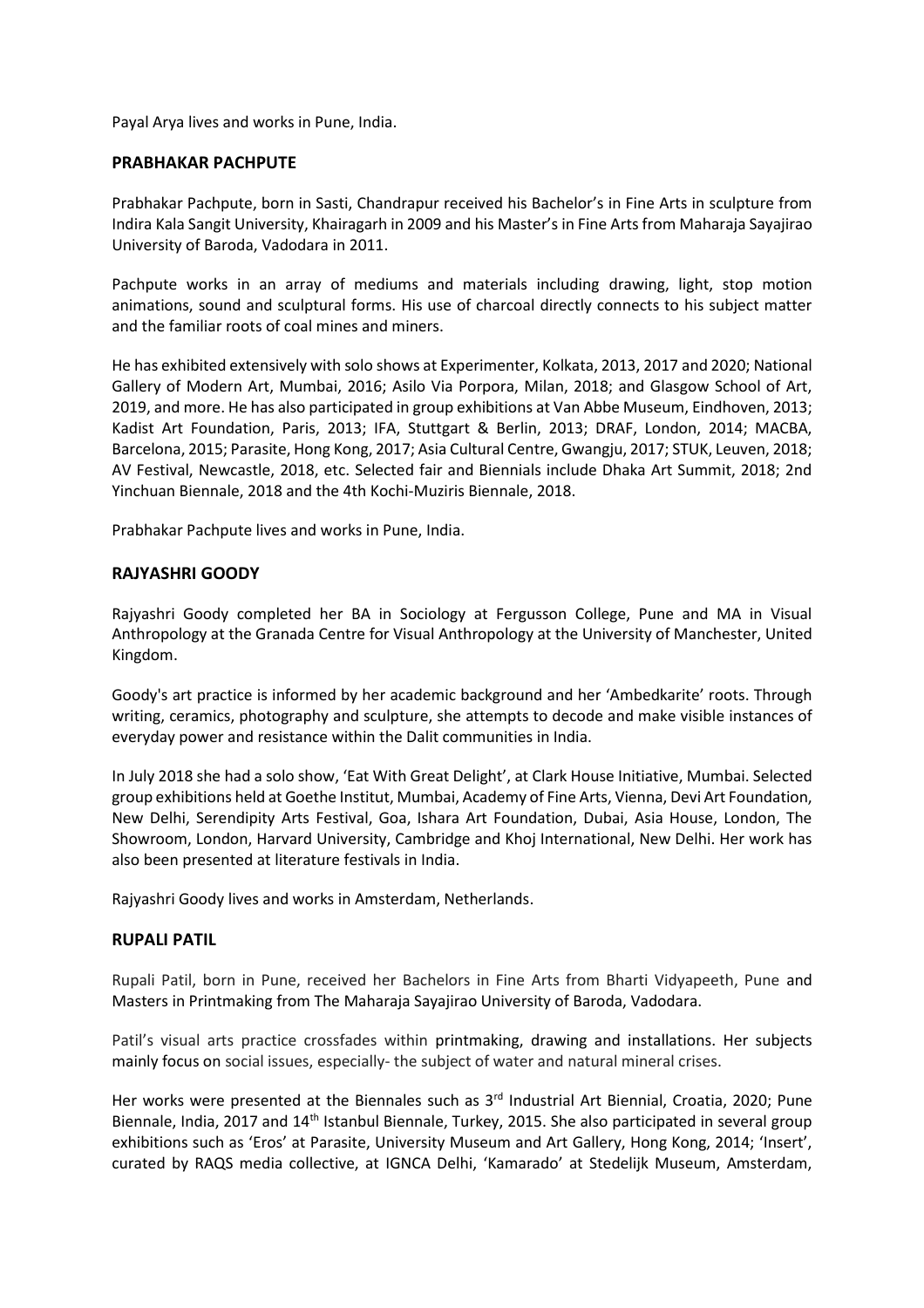2015; and others international and national art spaces. In 2014, Clark House Initiative in Mumbai hosted her debut solo exhibition, 'Everybody Drinks but Nobody Cries'.

Rupali Patil lives and works in Pune, India.

#### **SNEHAL GOYAL**

Snehal Goyal is a visual artist from Pune, who received her Bachelor of Fine Arts from Bharti Vidyapeeth College of Fine Arts, Pune and Masters in Visual Art from The Maharaja Sayajirao University of Baroda, Vadodara.

As a printmaker, Goyal goes beyond the medium's traditional form to introduce different media in her practice. Her ongoing series brings to life the relationships we form with the inanimate objects that are an inherent part of our everyday lives.

She has exhibited nationally and internationally in galleries and fairs like Gallery Espace, New Delhi and Neiman Gallery at Columbia School of Art amongst many others. She has been a resident artist at the Glasgow Print Studio and is also very passionately engaged to create 'Vistaar Art Studio'- a collaborative platform for artists.

Snehal Goyal lives and works in Pune, India.

#### **VAIBHAV RAJ SHAH**

Vaibhav Raj Shah is a visual artist, who received his Master in Fine Arts from The Maharaja Sayajirao University of Baroda, Vadodara, India and Master in Photography from Fergusson College, Pune, India. He also studied Drawing at Spring Studio in Manhattan, New York City, USA. He began as a classical landscape painter and currently has a multi-media approach to his practice ranging from etchings, oil paintings, photography, sculpture and video art.

Shah is the Founder/Director of ARTHISTORY+, an arts and culture platform dedicated to Indian artists, arts and contemporary culture.

Shah's work has been a part of Art Basel Hong Kong, Sarai Reader 09, Continuum, {.BOX} Video Festival Milan, Van Lagos International Video Art Exhibition, Museum of Memories and others. Vaibhav was the official artist for the Commonwealth Games in India in partnership with the Government of India.

Vaibhav Raj Shah is based in Pune, India and Panaji, India.

#### **About Vida Heydari/Vida Heydari Contemporary Art Gallery**

Established in 2020, VHC is Pune's newest contemporary art gallery. VHC celebrates art by partnering with artists, promoting their work and connecting them to art lovers. The gallery showcases works by local and international artists and through its collateral programs aims to contribute to the cultural fabric of Pune city. VHC endeavours to create a platform to encounter and engage with relevant contemporary art practices from around the world.

VHC also celebrates the art of fine cuisine with its restaurant. The experience of engaging with art is enhanced by the cuisine on offer, where the restaurant serves as a space of encounter,